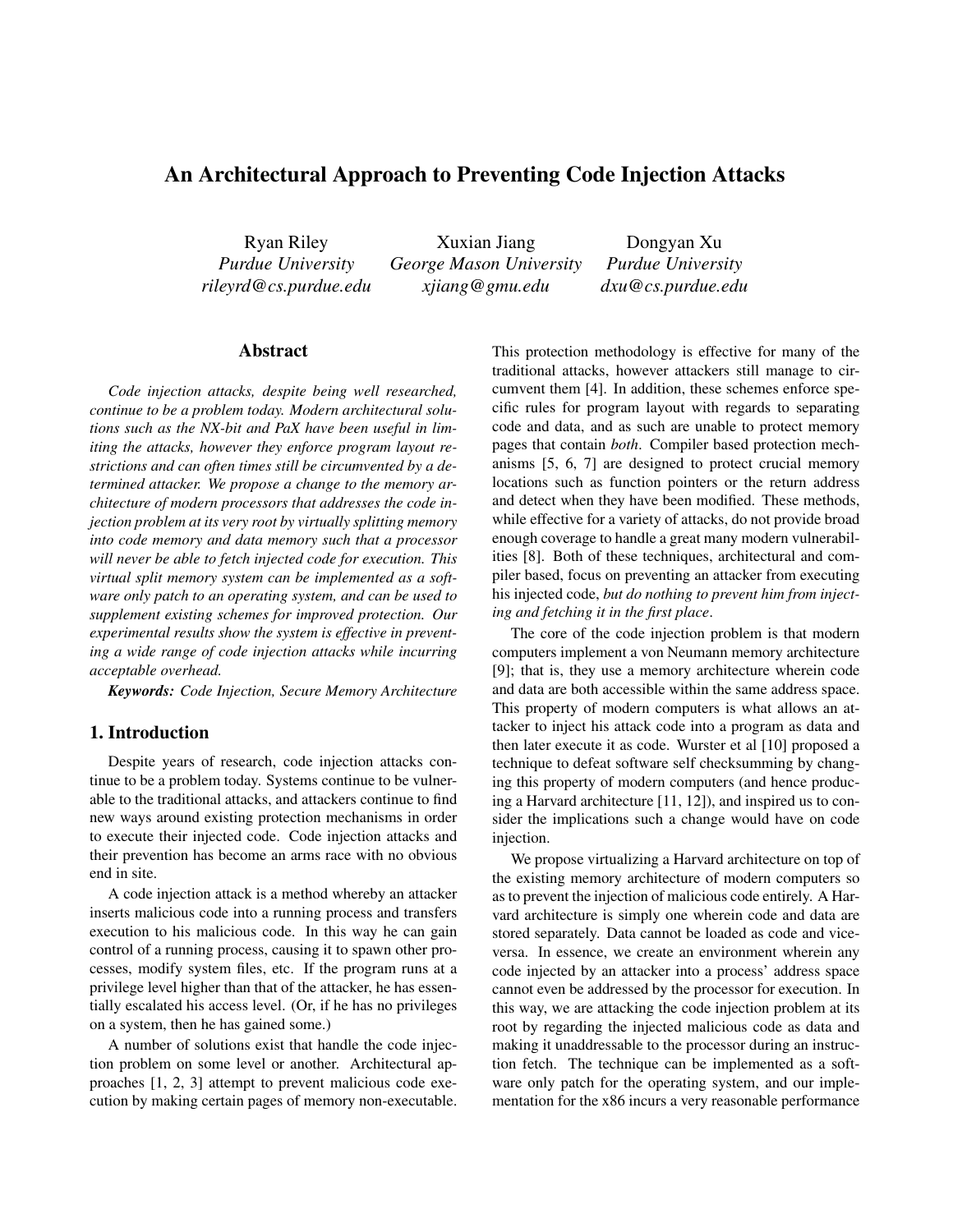penalty, on average between 10 and 20%. Such a software only technique is possible through careful exploitation of the two translation lookaside buffers (TLBs) on the x86 architecture in order to split memory in such a way that it enforces a strict separation of code and data memory.

# **2. Related Work and Motivation**

Research on code injection attacks has been ongoing for a number of years now, and a large number of protection methods have been researched and tested. There are two classes of techniques that have become widely supported in modern hardware and operating systems; one is concerned with preventing the execution of malicious code after control flow hijacking, while the other is concerned with preventing an attacker from hijacking control flow.

The first class of technique is concerned with preventing an attacker from executing injected code using nonexecutable memory pages, but does not prevent the attacker from impacting program control flow. This protection comes in the form of hardware support or a software only patch. Hardware support has been put forth by both Intel and AMD that extends the page-level protections of the virtual memory subsystem to allow for non-executable pages. (Intel refers to this as the "execute-disable bit" [3].) The usage of this technique is fairly simple: Program information is separated into code pages and data pages. The data pages (stack, heap, bss, etc) are all marked nonexecutable. At the same time, code pages are all marked read-only. In the event an attacker exploits a vulnerability to inject code, it is guaranteed to be injected on a page that is non-executable and therefore the injected code is never run. Microsoft makes use of this protection mechanism in its latest operating systems, calling the feature Data Execution Protection (DEP) [1]. This mediation method is very effective for traditional code injection attacks, however it requires hardware support in order to be of use. Legacy x86 hardware does not support this feature. This technique is also available as a software-only patch to the operating system that allows it to simulate the execute-disable bit through careful mediation of certain memory accesses. PAX PAGE-EXEC [2] is an open source implementation of this technique that is applied to the Linux kernel. It functions identically to the hardware supported version, however it also supports legacy x86 hardware due to being a software only patch.

The second class of technique has a goal of preventing the attacker from hijacking program flow, but does not concern itself with the injected code. Works such as Stack-Guard [5] accomplish this goal by emitting a "canary" value onto the stack that can help detect a buffer overflow. ProPolice [6] (currently included in gcc) builds on this idea by also rearranging variables to prevent overflowed arrays from accessing critical items such as function pointers or the return address. Stack Shield [7] uses a separate stack for return addresses as well as adding sanity checking to ret and function pointer targets. Due to the fact that these techniques only make it their goal to prevent control flow hijacking, they tend to only work against known hijacking techniques. That means that while they are effective in some cases, they may miss many of the more complicated attacks. Wilander et al [8], for example, found that these techniques missed a fairly large percentage (45% in the best case) of attacks that they implemented in their buffer overflow benchmark.

Due to the fact that the stack based approaches above do not account for a variety of attacks, in this work we are primarily concerned with addressing limitations in the architectural support of the execute-disable bit. While this technique is widely deployed and has proven to be effective, it has limitations. First, programs must adhere to the "code and data are always separated" model. In the event a program has pages containing both code and data the protection scheme cannot be used. In fact, such "mixed pages" do exist in real-world software systems. For example, the Linux kernel uses mixed pages for both signal handling [13] as well as loadable kernel modules. A second problem with these schemes is that a crafty attacker can disable or bypass the protection bit using library code already in the process' address space and from there execute the injected code. Such an attack has been demonstrated for the Windows platform by injecting code into non-executable space and then using a well crafted stack containing a series of system calls or library functions to cause the system to create a new, executable memory space, copy the injected code into it, and then transfer control to it. One such example has been shown in [4].

It is these two limitations in existing page-level protection schemes (the forced code and data separation and the bypass methodology) that provide the motivation for our work, which architecturally addresses the code injection problem at its core. Note that our architectural approach is orthogonal to research efforts on system randomization, such as Address Space Layout Randomization (ASLR) [14, 15, 16, 17] and Instruction Set Randomization (ISR) [18, 19, 20]. We are also distinct from other work that focuses specifically on preventing array overflow using a compiler or hardware, such as [21]. We point out that these alternate systems all work on a single memory architecture wherein code and data are accessible within the same address space. Our approach, to be described in the next section, instead creates a different memory architecture where code and data are separated.

# **3. An Architectural Approach**

At its root, code injection is a problem because processors permit code and data to share the same memory address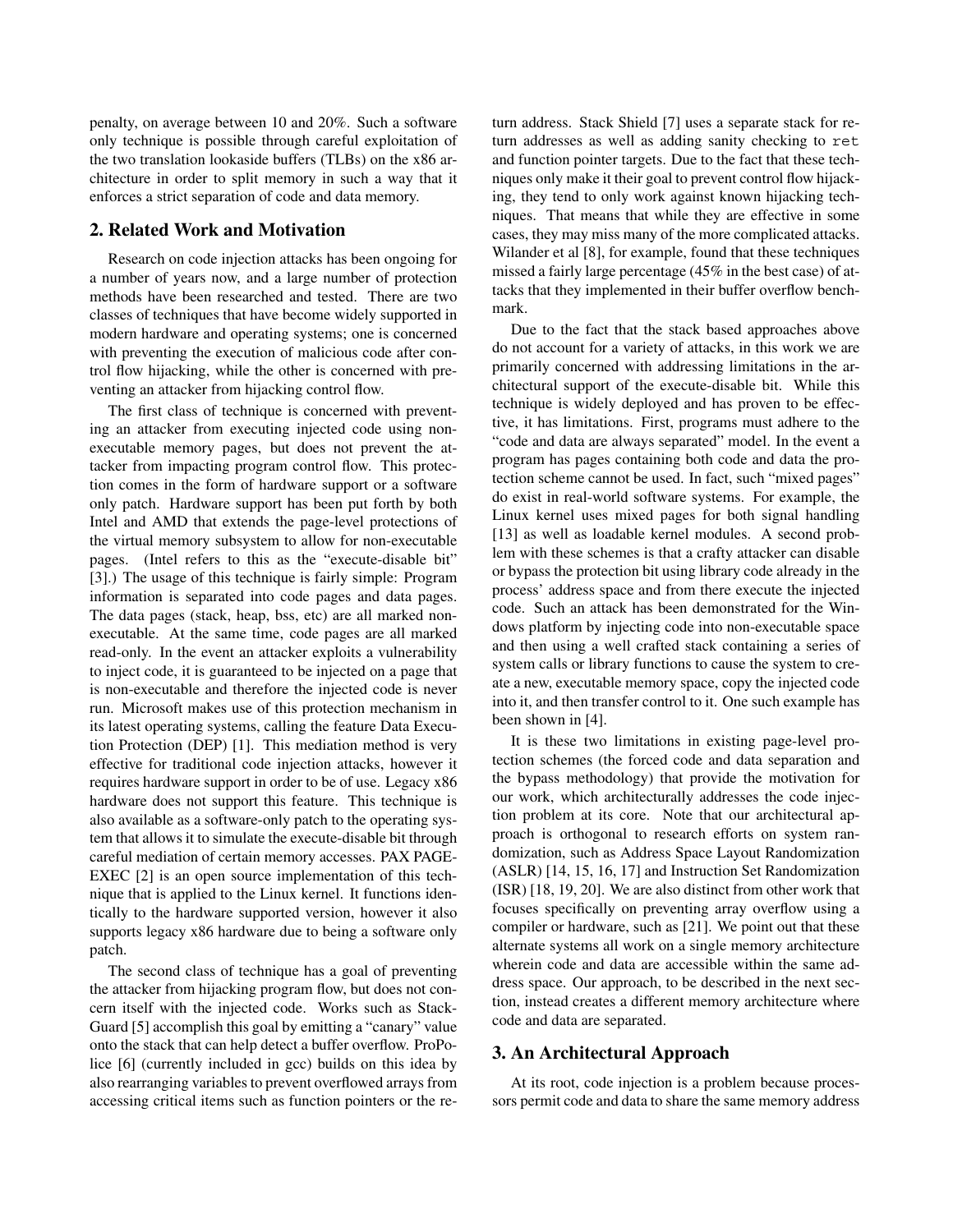space. As a result, an attacker can inject his payload as data and later execute it as code. The underlying assumption relied on by attackers is that the line between code and data is blurred and not enforced. For this reason, we turn to an alternative memory architecture that does not permit code and data to be interchanged at runtime.

# **3.1. The Harvard and von Neumann Memory Architectures**

Modern computers and operating systems tend to use what is known as a von Neumann memory architecture [9]. Under a von Neumann system there is one physical memory which is shared by both code and data. As a consequence of this, code can be read and written like data and data can be executed like code. Many systems will use segmentation or paging to help separate code and data from each other or from other processes, but code and data end up sharing the same address space. Figure 1a illustrates a von Neumann architecture.

An architecture not found in most modern computers (but found in some embedded devices or operating systems, such as VxWorks [22]) is known as a Harvard architecture [11, 12]. Under the Harvard architecture code and data each have its own physical address space. One can think of a Harvard architecture as being a machine with two different physical memories, one for code and another for data. Figure 1b shows a Harvard architecture.

#### **3.2. Harvard and Code Injection**

A code injection attack can be thought of as being carried out in four distinct, but related, stages:

- 1. The attacker injects code into a process' address space.
- 2. The attacker determines the address of the injected code.
- 3. The attacker somehow hijacks the program counter to point to the injected code.
- 4. The injected code is executed.

The mediation methods mentioned in section 2 are designed to handle the problem by preventing either step 3 or 4. Non-executable pages are designed to prevent step 4, while compiler based approaches are meant to prevent step 3. In both cases, however, the malicious code is injected, but execution is somehow prevented. Our solution, on the other hand, effectively stops the attack at step 1 by preventing the successful injection of the malicious code into a process' *code space*. (The purist will note that in the implementation method described in section 4 the attack is not technically stopped until step 4, however the general approach described here handles it at step 1.)

The Harvard architecture's split memory model makes it suitable for the prevention of code injection attacks due to the fact that a strict separation between code and data is enforced at the hardware level. Any and all data, regardless of the source, is stored in a different physical memory from instructions. Instructions cannot be addressed as data, and data cannot be addressed as instructions. This means that in a Harvard architecture based computer, a traditional code injection attack is not possible because the architecture is not capable of supporting it after a process is initially setup. The attacker is simply unable to inject any information whatsoever into the instruction memory's address space and at the same time is unable to execute any code placed in the data memory. The architecture simply does not have the "features" required for a successful code injection attack. However, we point out that this does not prevent an attacker from mounting non control injection attacks (e.g., non-control-data attack [23]) on a Harvard architecture. We touch on these attacks in section 6.

### **3.3. Challenges in Using a Harvard Architecture**

While a Harvard architecture may be effective at mitigating code injection, the truth of the matter is that for any new code injection prevention technique to be practical it must be usable on modern commodity hardware. As such, the challenge is to construct a Harvard architecture on top of a widely deployed processor such as the x86. We first present a few possible methods for creating this Harvard architecture on top of the x86.

#### **Modifying x86**

One technique for creating such an architecture is to make changes to the existing architecture and use hardware virtualization [24] to make them a reality. The changes required in the x86 architecture to produce a Harvard architecture are fairly straight forward modifications to the paging system.

Currently, x86 implements paging by having a separate pagetable for each process and having the operating system maintain a register (CR3) that points to the pagetable for the currently running process. One pagetable is used for the process' entire address space, both code and data. In order to construct a Harvard architecture, one would need to maintain two different pagetables, one for code and one for data. As such, our proposed change to the x86 architecture to allow it to create a Harvard architecture is to create an additional pagetable register in order that one can be used for code (CR3-C) and the other for data (CR3-D). Whenever an instruction fetch occurs, the processor uses CR3-C to translate the virtual address, while for data reads and writes CR3-D is used. An operating system, therefore, would simply need to maintain two separate pagetables for each process. This capability would also offer backwards compatibility at the process level, as the operating system could simply maintain one pagetable and point both registers to it if a process requires a von Neumann architecture. We note that no changes would need to be made to the processor's translation lookaside buffer (TLB) as modern x86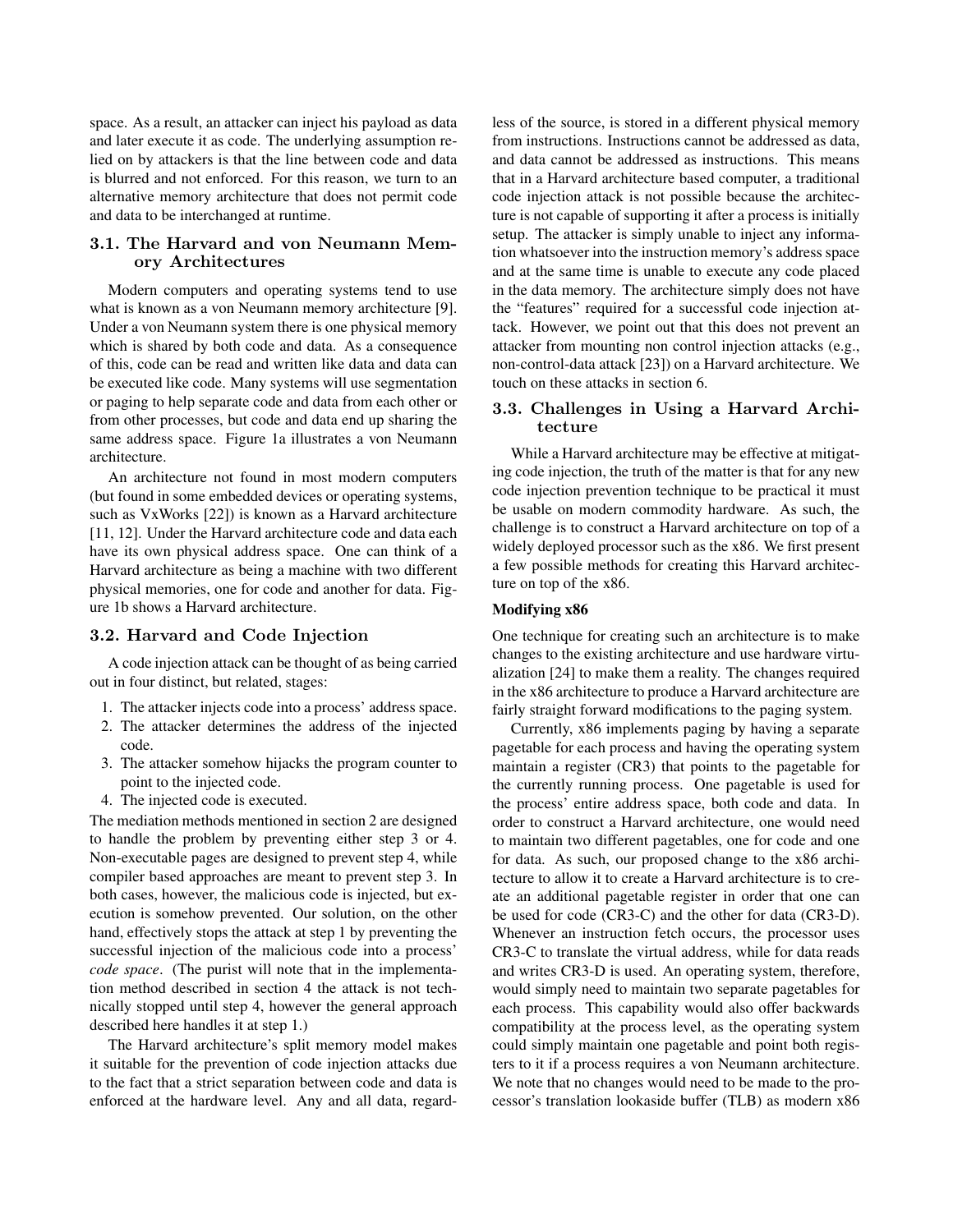

**Figure 1. (a) von Neumann architecture. (b) Harvard architecture**

processors already have a separate TLB for code and data.

While this approach to the problem may be effective, the requirement that the protected system be run on top of hardware virtualization inhibits its practicality. As such, another approach is needed.

#### **Exploiting x86**

Another technique for creating this Harvard architecture is to make unconventional use of some of the architecture's features in order to create the appearance of a memory that is split between code and data. Through careful use of the pagetable and the TLBs on x86, it is possible to construct a Harvard memory architecture at the process level using only operating system level modifications. No modifications need to be made to the underlying x86 architecture, and the system can be run on conventional x86 hardware without the need for hardware virtualization as in the previous method.

In the following sections we will further describe this technique as well as its unique advantages.

# **4. Split Memory: A Harvard Architecture on x86**

Now that we have established that it is our intention to exploit, not change, the x86 architecture in order to create a virtual split memory system, we will now describe the technique in greater detail.

### **4.1. Virtualizing Split Memory on x86**

In order to speed up pagetable lookup time, many processors include a small hardware cache called a translation lookaside buffer (TLB) which is used to cache pagetable entries. In order to better exploit locality, modern processors actually split the TLB into *two TLBs*, one for code and one for data. This feature can be exploited by a keen operating system to route data accesses for a given virtual address to one physical page, while routing instruction fetches to another. By desynchronizing the TLBs and having each contain a different mapping for the same virtual page, every virtual page may have two corresponding physical pages: One for code fetch and one for data access. In essence, a system is produced where any given virtual memory address could be routed to two possible physical memory locations. This creates a split memory architecture, as illustrated in Figure



**Figure 2. Split memory architecture**

2.

This split memory architecture is an environment wherein an attacker can exploit a vulnerable program and inject code into its memory space, *but never be able to actually fetch it for execution*. This is because the physical page that contains the data the attacker managed to write into the program is not accessible during an instruction fetch, as instruction fetches will be routed to an un-compromised code page. This also creates the unique opportunity to support and protect pages that contain both code and data by keeping the two physically separated but logically combined.

#### **What to Split**

Before we discuss the technical details behind successfully splitting a given page, it is important to note that different pages in a process' address space may be chosen to split based on how our system will be used.

One potential use of the system is to augment the existing non-executable page methods by expanding their protection to allow for protecting mixed code and data pages. Under this usage of the system, the majority of pages under a process' address space would be protected using the non-executable pages, while the mixed code and data pages would be protected using our technique. Using this scheme, chances are high that only a few of the process' pages would need to be protected using our method. Note that this assumes we have a good understanding of the memory space of the program being protected.

Another potential use of our system, and the one which we use in our prototype in section 5.1, is to protect every page in a process' memory space. This is a more comprehensive type of protection than simply augmenting existing schemes. Note that in this case, more pages are chosen to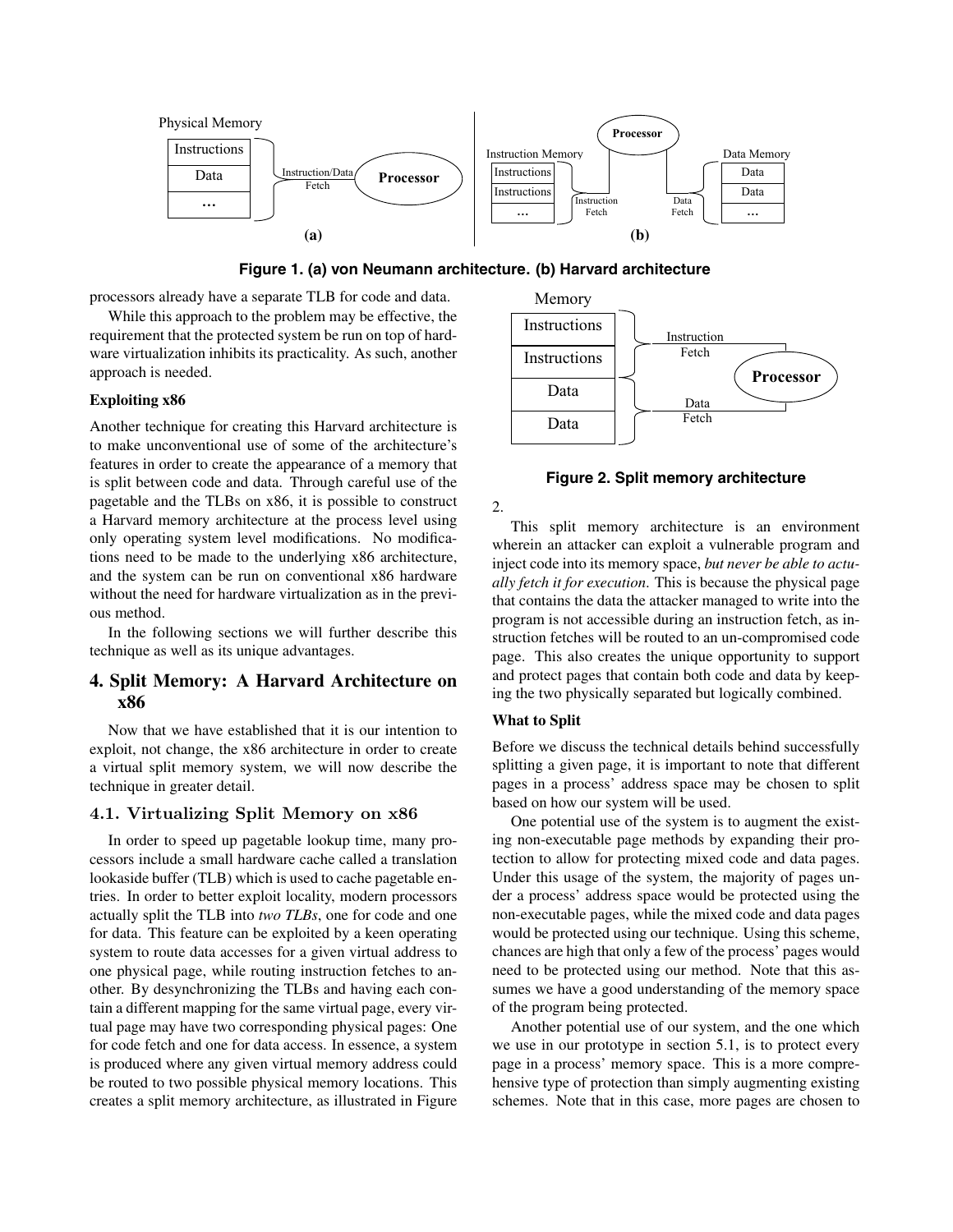| <b>Algorithm 1:</b> Split memory page fault handler                                                     |                                                  |  |  |  |  |  |  |  |
|---------------------------------------------------------------------------------------------------------|--------------------------------------------------|--|--|--|--|--|--|--|
| <b>Input:</b> Faulting Address (addr), CPU instruction<br>pointer (EIP), Pagetable Entry for addr (pte) |                                                  |  |  |  |  |  |  |  |
|                                                                                                         | 1 if $addr == EIP$ then<br>$/*$ Code Access $*/$ |  |  |  |  |  |  |  |
| $\overline{2}$                                                                                          | $pte = the\_code\_page;$                         |  |  |  |  |  |  |  |
| 3                                                                                                       | unrestrict(pte);                                 |  |  |  |  |  |  |  |
| 4                                                                                                       | $enable\_single\_step();$                        |  |  |  |  |  |  |  |
| 5                                                                                                       | return;                                          |  |  |  |  |  |  |  |
|                                                                                                         | 6 else<br>$/*$ Data Access $*/$                  |  |  |  |  |  |  |  |
| 7                                                                                                       | $pte = the_data-page;$                           |  |  |  |  |  |  |  |
| 8                                                                                                       | unrestrict(pte);                                 |  |  |  |  |  |  |  |
| 9                                                                                                       | read_byte(addr);                                 |  |  |  |  |  |  |  |
| 10                                                                                                      | restrict(pte);                                   |  |  |  |  |  |  |  |
| 11                                                                                                      | return;                                          |  |  |  |  |  |  |  |
|                                                                                                         | 12 end                                           |  |  |  |  |  |  |  |

be split and thus protected.

## **How to Split**

Once it is determined which pages will be split, the technique for splitting a given page is as follows:

- 1) On program start-up, the page that needs to be split is duplicated. This produces two copies of the page in physical memory. We choose one page to be the target of instruction fetches, and the other to be the target of data accesses.
- 2) The pagetable entry (PTE) corresponding to the page we are splitting is set to ensure a page fault will occur on a TLB miss. In this case, the page is considered *restricted*, meaning it is only accessible when the processor is in supervisor mode. We accomplish it by setting or enabling the *supervisor* bit [3] in the PTE for that page. If *supervisor* is marked in a PTE and a user-level process attempts to access that page for any reason, a page fault will be generated and the corresponding page fault handler will be automatically invoked.
- 3) Depending on the reasons for the page fault, i.e., either this page fault is caused by a data TLB miss or it is caused by an instruction TLB miss, the page fault handler behaves differently. Note that for an instruction-TLB miss, the faulting address (saved in the *CR2* register [3]) is equal to the program counter (contained in the EIP register); while for a data-TLB miss, the page fault address is different from the program counter. In the following, we describe how different TLB misses are handled. The algorithm is outlined in algorithm 1.

### **Loading the Data-TLB**

The data-TLB is loaded using a technique called a pagetable walk, which is a procedure for loading the TLB from within the page fault handler. The pagetable entry (PTE) in question is set to point to the data page for that address, the en-

| <b>Algorithm 2:</b> Debug interrupt handler                   |  |  |  |  |  |
|---------------------------------------------------------------|--|--|--|--|--|
| <b>Input:</b> Pagetable Entry for previously faulting address |  |  |  |  |  |
| $(\text{pte})$                                                |  |  |  |  |  |
| 1 if processor is in single step mode then                    |  |  |  |  |  |
| $restrict(pte)$ ;<br>$\overline{2}$                           |  |  |  |  |  |
| $disable\_single\_step();$<br>3                               |  |  |  |  |  |
| end                                                           |  |  |  |  |  |

try is unrestricted (we unset the *supervisor* bit in the PTE), and a read off of that page is performed. As soon as the read occurs, the memory management unit in the hardware reads the newly modified PTE, loads it into the data-TLB, and returns the content. At this point the data-TLB contains the entry to the data page for that particular address while the instruction-TLB remains untouched. Finally, the PTE is restricted again to prevent a later instruction access from improperly filling the instruction-TLB. Note that even though the PTE is restricted, later data accesses to that page can occur unhindered because the data-TLB contains a valid mapping. This loading method is also used in the PAX [2] protection model and is known to bring the overhead for a data-TLB load down to reasonable levels.

In algorithm 1 this process can be seen in lines 7–11. First, the pagetable entry is set to point to the data page and unrestricted by setting the entry to be user accessible instead of supervisor accessible. Next, a byte on the page is touched, causing the hardware to load the data-TLB with a pagetable entry corresponding to the data page. Finally, the pagetable entry is re-protected by setting it into supervisor mode once again.

### **Loading the Instruction-TLB**

The loading of the instruction-TLB has additional complications compared to that of the data-TLB, namely because there does not appear to be a simple procedure such as a pagetable walk that can accomplish the same task. Despite these complications, however, a technique introduced in [10] can be used to load the instruction-TLB on the x86.

Once it is determined that the instruction-TLB needs to be loaded, the PTE is unrestricted, the processor is placed into single step mode, and the faulting instruction is restarted. When the instruction runs this time the PTE is read out of the pagetable and stored in the instruction-TLB. After the instruction finishes then the single step mode of the processor generates an interrupt, which is used as an opportunity to restrict the PTE.

This functionality can be seen in algorithm 1 lines 2–5 as well as in algorithm 2. First, the PTE is set to point to the corresponding code page and is unprotected. Next, the processor is placed into single step mode and the page fault handler returns, resulting in the faulting instruction being restarted. Once the single step interrupt occurs, algorithm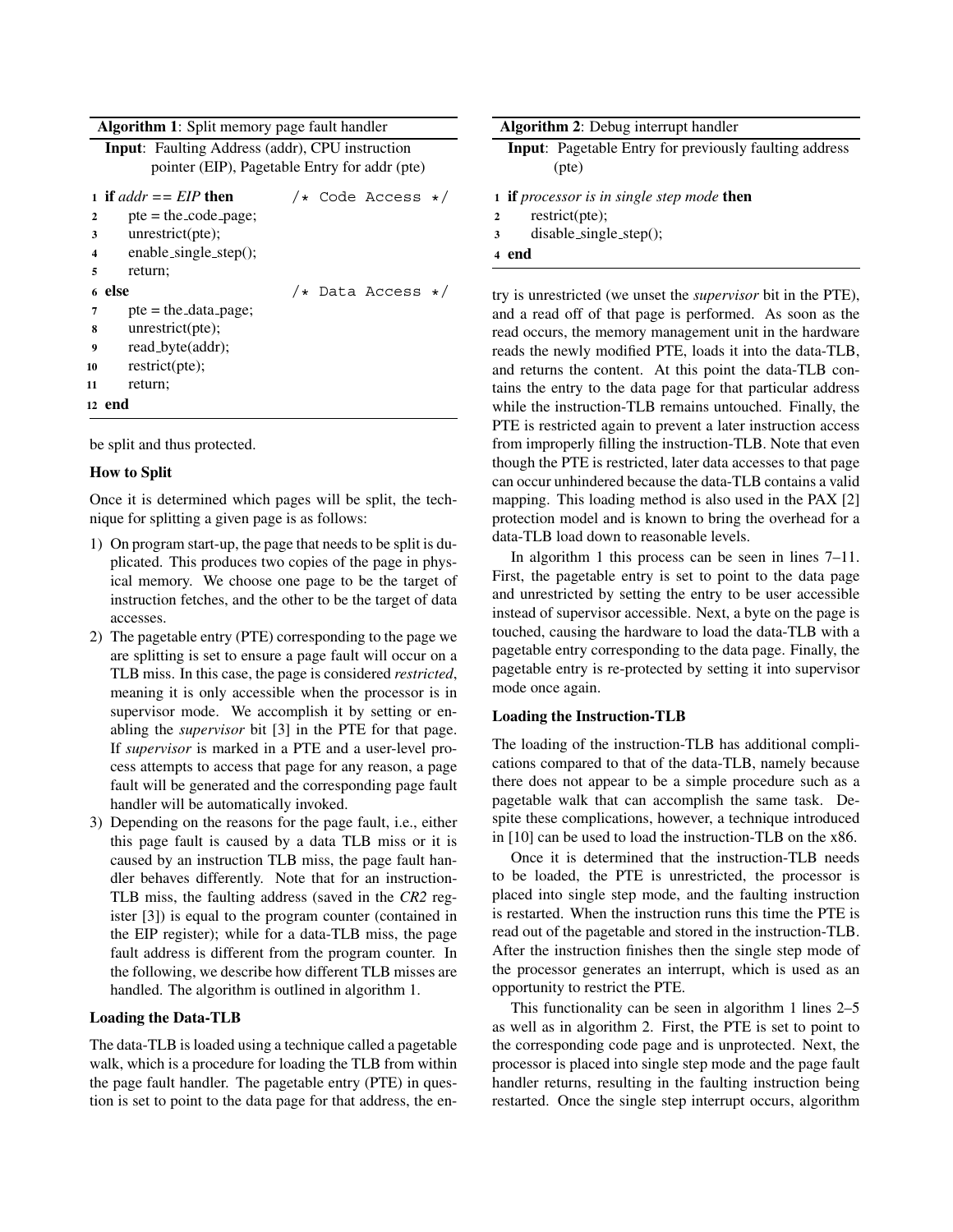2 is run, effectively restricting the PTE and disabling single step mode.

# **4.2. Effects on Code Injection**

A split memory architecture produces an address space where data cannot be fetched by the processor for execution. For an attacker attempting a code injection, this will prevent him from fetching and executing any injected code. A sample code injection attack attempt on a split memory architecture can be seen in Figure 3 and described as follows:

- 1. The attacker injects his code into a string buffer starting at address 0xbf000000. The memory writes are routed to physical pages corresponding to data.
- 2. At the same time as the injection, the attacker overflows the buffer and changes the return address of the function to point to 0xbf000000, the expected location of his malicious code.
- 3. The function returns and control is transferred to address 0xbf000000. The processor's instruction fetch is routed to the physical pages corresponding to instructions.
- 4. The attacker's malicious code is not on the instruction page (the code was injected as data and therefore routed to a different physical page) and is not run. In all likelihood, the program simply crashes.

### **4.3. Overhead**

This technique of splitting memory does not come without a cost, there is some overhead associated with the methodologies described above.

One potential problem is the use of the processor's single step mode for the instruction-TLB load. This loading process has a fairly significant overhead due to the fact that two interrupts (the page fault and the debug interrupt) are required in order to complete it. This overhead ends up being minimal overall for many applications due to the fact that instruction-TLB loads are fairly infrequent, as it only needs to be done *once* per page of instructions.

Another problem is that of context switches in the operating system. Whenever a context switch (meaning the OS changes running processes) occurs, the TLB is flushed. This means that every time a protected process is switched out and then back in, any memory accesses it makes will trigger a page fault and subsequent TLB load. The overheard of these TLB loads is significantly higher than a traditional page fault, and hence causes the majority of our slowdown. The problem of context switches is, in fact, the greatest cause of overhead in the implemented system. The experimental details of the overhead can be seen in section 5.3.

# **5. Implementation and Evaluation**

#### **5.1. Proof of Concept Implementation**

An x86 implementation of the above method has been created by modifying version 2.6.13 of the Linux kernel. In this section, we present a description of the modifications to create the architecture.

#### **Modifications to the ELF Loader**

ELF is a format that defines the layout of an executable file stored on disk. The ELF loader is used to load those files into memory and begin executing them. This work includes setting up all of the code, data, bss, stack, and heap pages as well as bringing in most of the dynamic libraries used by a given program.

The modifications to the loader are as follows: After the ELF loader maps the code and data pages from the ELF file, for each one of those pages two new, side-by-side, physical pages are created and the original page is copied into both of them. This effectively creates two copies of the program's memory space in physical memory. The pagetable entries corresponding to the code and data pages are changed to map to one of those copies of the memory space, leaving the other copy unused for the moment. In addition, the pagetable entries for those pages get the supervisor bit cleared, placing that page in supervisor mode in order to be sure a page fault will occur when that entry is needed. A previously unused bit in the pagetable entry is used to signify that the page is being split. In total, about 90 lines of code are added to the ELF loader.

In this particular implementation of split memory the memory usage of an application is effectively doubled, however this limitation is *not* one of the technique itself, but instead of the prototype. A system can be envisioned based on demand-paging (only allocating a code or data page when needed) instead of the current method of proactively duplicating every virtual page. We would anticipate this optimization to not have any noticeable impact on performance.

### **Modifications to the Page Fault Handler**

Under Linux, the page fault (PF) handler is called in response to a hardware generated PF interrupt. The handler is responsible for determining what caused the fault, correcting the problem, and restarting the faulting instruction.

For our modifications to the PF handler we simply modify it to handle a new reason for a PF: There was a permissions problem caused by the supervisor bit in the PTE. We must be careful here to remember that not every PF on a split page is necessarily our fault, some PFs (such as ones involving copy-on-write), despite being on split memory pages, must be passed on to the rest of the PF handler instead of being serviced in a split memory way. If it is determined that the fault was caused by a split memory page and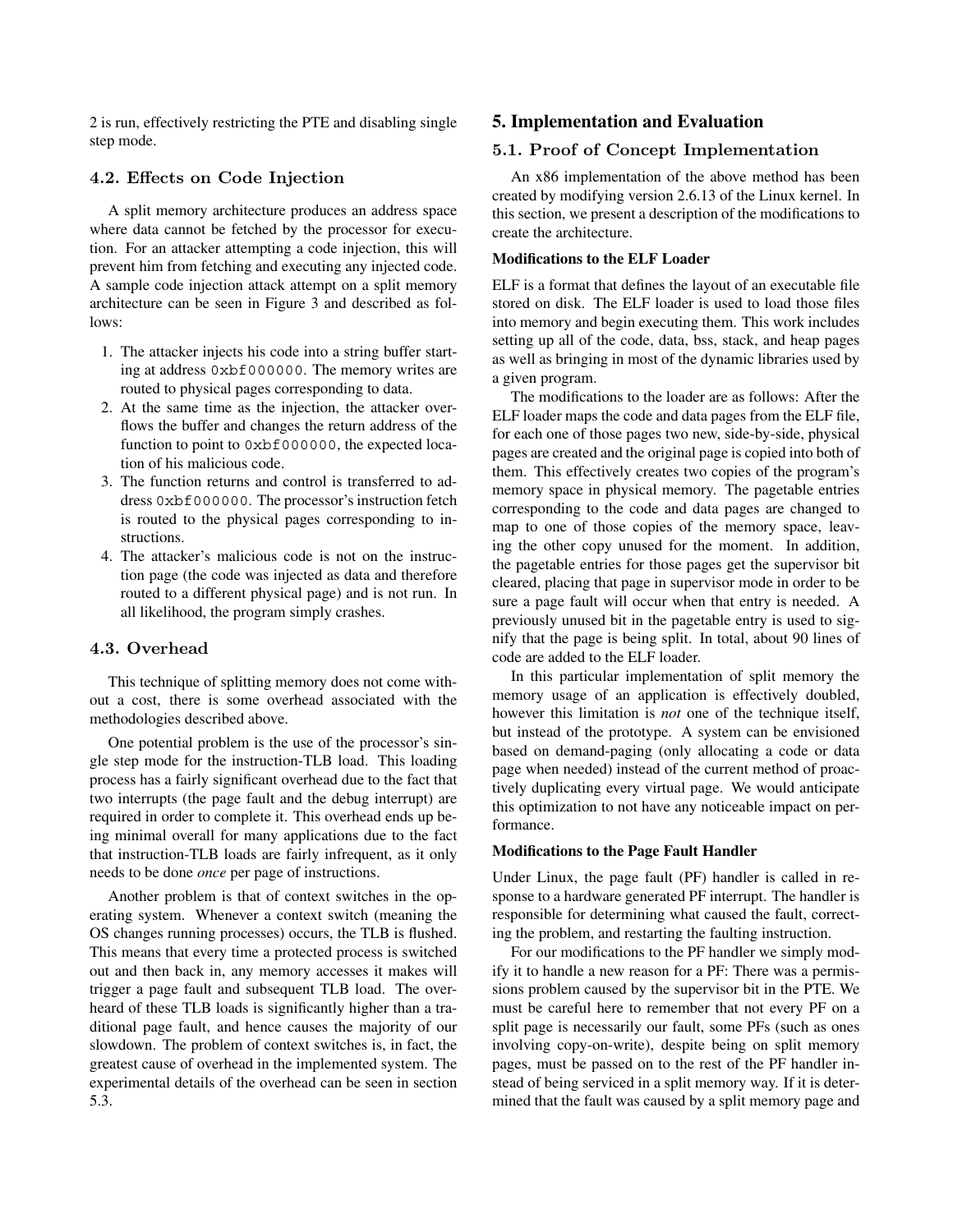

**Figure 3. (a) Before the attacker injects code (b) The injection to the data page (c) The execution attempt that gets routed to the instruction page**

that it does need to be serviced, then the instruction pointer is compared to the faulting address to decide whether the instruction-TLB or data-TLB needs to be loaded. (Recall from algorithm 1 that this is done by simply checking if the two are the same.)

If the data-TLB needs to be loaded, then the PTE is set to user mode, a byte on the page is touched, and the PTE is set back to supervisor mode. This pagetable walk loads the data- $TLB<sup>1</sup>$ . In the event the instruction- $TLB$  needs to be loaded, the PTE is set to user mode (to allow access to the page) and the trap flag (single-step mode) bit in the EFLAGS register is set. This will ensure that the debug interrupt handler gets called after the instruction is restarted. Before the PF handler returns and that interrupt occurs, however, a little bit of bookkeeping is done by saving the faulting address into the process' entry in the OS process table in order to pass it to the debug interrupt handler.

In total there were about 110 lines of code added to the PF handler to facilitate splitting memory.

#### **Modifications to the Debug Interrupt Handler**

The debug interrupt handler is used by the kernel to handle interrupts related to debugging. For example, using a debugger to step through a running program or watch a particular memory location makes use of this interrupt handler. For the purposes of split memory, the handler is modified to check the process table to see if a faulting address has been given, indicating that this interrupt was generated because the PF handler set the trap flag. If this is the case, then it is safe to assume that the instruction which originally caused the PF has been restarted and successfully executed (meaning the instruction-TLB has been filled) and as such the PTE is set to supervisor mode once again and the trap flag is cleared. In total, about 40 lines of code were added to the debug interrupt handler to accommodate these changes.

#### **Modifications to the Memory Management System**

There are a number of features related to memory management that must be slightly modified to properly handle our system. First, on program termination any split pages must be freed specially to ensure that both physical pages (the code page and data page) get put back into the kernel's pool of free memory pages. This is accomplished by simply looking for the split memory PTE bit that was set by the ELF loader above, and if it is found then freeing two pages instead of just one.

Another feature in the memory system that needs to be updated is the copy-on-write (COW) mechanism. COW is used by Linux to make forked processes run more efficiently. That basic idea is that when a process makes a copy of itself using fork both processes get a copy of the original pagetable, but with every entry set read-only. Then, if either process writes to a given page, the kernel will give that process its own copy. (This reduces memory usage in the system because multiple processes can share the same physical page.) For split memory the COW system must copy *both* pages in the event of a write, instead of just one.

A update similar to the COW update is also made to the demand paging system. Demand paging basically means that a page is not allocated until it is required by a process. In this way a process can have a large amount of available memory space (such as in the BSS or heap) but only have physical pages allocated for portions it actually uses. The demand paging system was modified to allocate two pages instead of just the one page it normally does.

Overall, about 75 lines of code were added to handle these various parts related to memory management.

#### **5.2. Effectiveness**

The sample implementation was tested for its effectiveness at preventing code injection attacks using a benchmark originally put forth by Wilander et al [8]. The benchmark was modified slightly in order to allow it to handle having the code injected on the data, bss, heap, and stack portions of the program's address space. In addition, four of

 $1$ Occasionally the pagetable walk does not successfully load the data-TLB. In this case, single stepping mode (like the instruction-TLB load) must be used.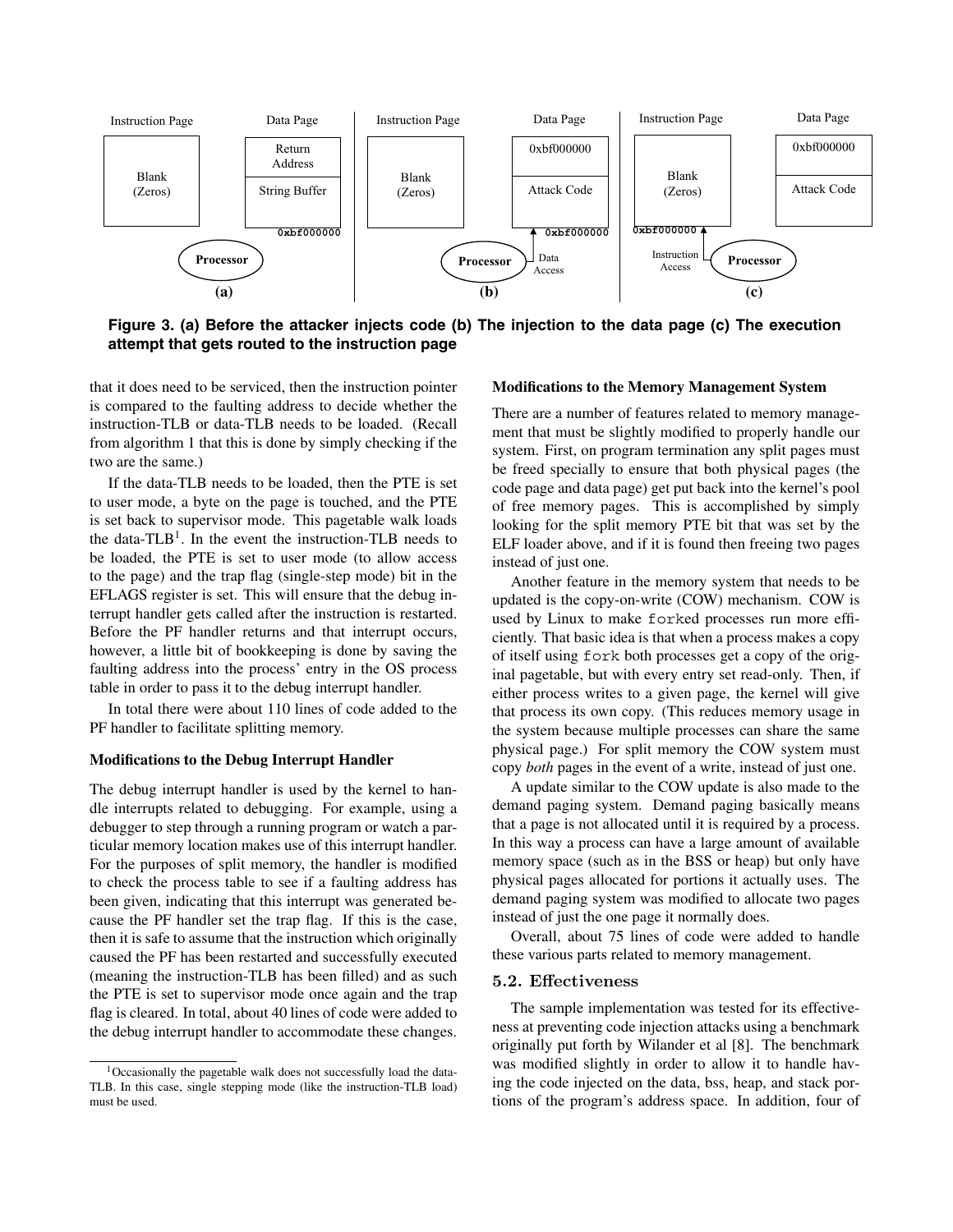**Table 1. The number of attacks halted when code is injected onto the data, bss, heap, and stack segments**

|                                      | Hijack Type                          | <b>Injection Destination</b> |            |      |       |
|--------------------------------------|--------------------------------------|------------------------------|------------|------|-------|
| Attack Type                          |                                      | Data                         | <b>BSS</b> | Heap | Stack |
|                                      | Return address                       |                              |            |      |       |
|                                      | Old base pointer                     |                              |            |      |       |
| Buffer overflow on stack             | Function pointer as local variable   |                              |            |      |       |
|                                      | Function pointer as parameter        |                              |            |      |       |
|                                      | Longimp buffer as local variable     |                              |            |      |       |
|                                      | Longimp buffer as function parameter |                              |            |      |       |
|                                      | Function pointer                     |                              |            |      |       |
| Buffer overflow on heap/bss          | Longjmp buffer                       |                              |            |      |       |
|                                      | Return address                       | N/A                          | N/A        |      | N/A   |
|                                      | Old base pointer                     | N/A                          | N/A        | N/A  | N/A   |
|                                      | Function pointer as local variable   |                              |            |      |       |
| Buffer overflow of pointers on stack | Function pointer as parameter        |                              |            |      |       |
|                                      | Longimp buffer as local variable     |                              |            |      |       |
|                                      | Longimp buffer as function parameter |                              |            |      |       |
|                                      | Return address                       | N/A                          | N/A        |      | N/A   |
|                                      | Old base pointer                     | N/A                          | N/A        | N/A  | N/A   |
| Buffer overflow on heap/bss          | Function pointer as variable         |                              |            |      |       |
|                                      | Longimp buffer as variable           |                              |            |      |       |

the testcases did not successfully execute an attack on our unprotected system, and so have been labeled "N/A." Table 1 shows the results of running the benchmark. The checkmarks indicate that the system successfully halted the attack. As can be seen, the system was effective in preventing all types of code injection attacks present in the benchmark. The effectiveness of the system is due to the fact that no matter what method of control-flow hijacking the benchmark uses, the processor is simply unable to fetch the injected code.

#### **5.3. Performance**

A number of benchmarks, both applications and microbenchmarks, were used to test the performance of the system. Our testing platform was a modest system, a Pentium III 600Mhz with 384 MB of RAM and a 100MBit NIC. When applicable, benchmarks were run 10 times and the results averaged. Details of the configuration for the tests are available in table 2. Each result has been normalized with respect to the speed of the unprotected system.

Four benchmarks that we consider to be a reasonable assessment of the system's performance can be found in Figure 4. First, the Apache [25] webserver was run in a threading mode to serve a 32KB page (roughly the size of Purdue University's main index.html). The ApacheBench program was then run on another machine connected via the NIC to determine the request throughput of the system as a whole. The protected system achieved a little over 89% of the unprotected system's throughput. Next, gzip was used to compress a 256 MB file, and the operation was timed. The protected system was found to run at 87% of full speed. Third,







**Figure 5. Stress-testing the performance penalties due to context switching**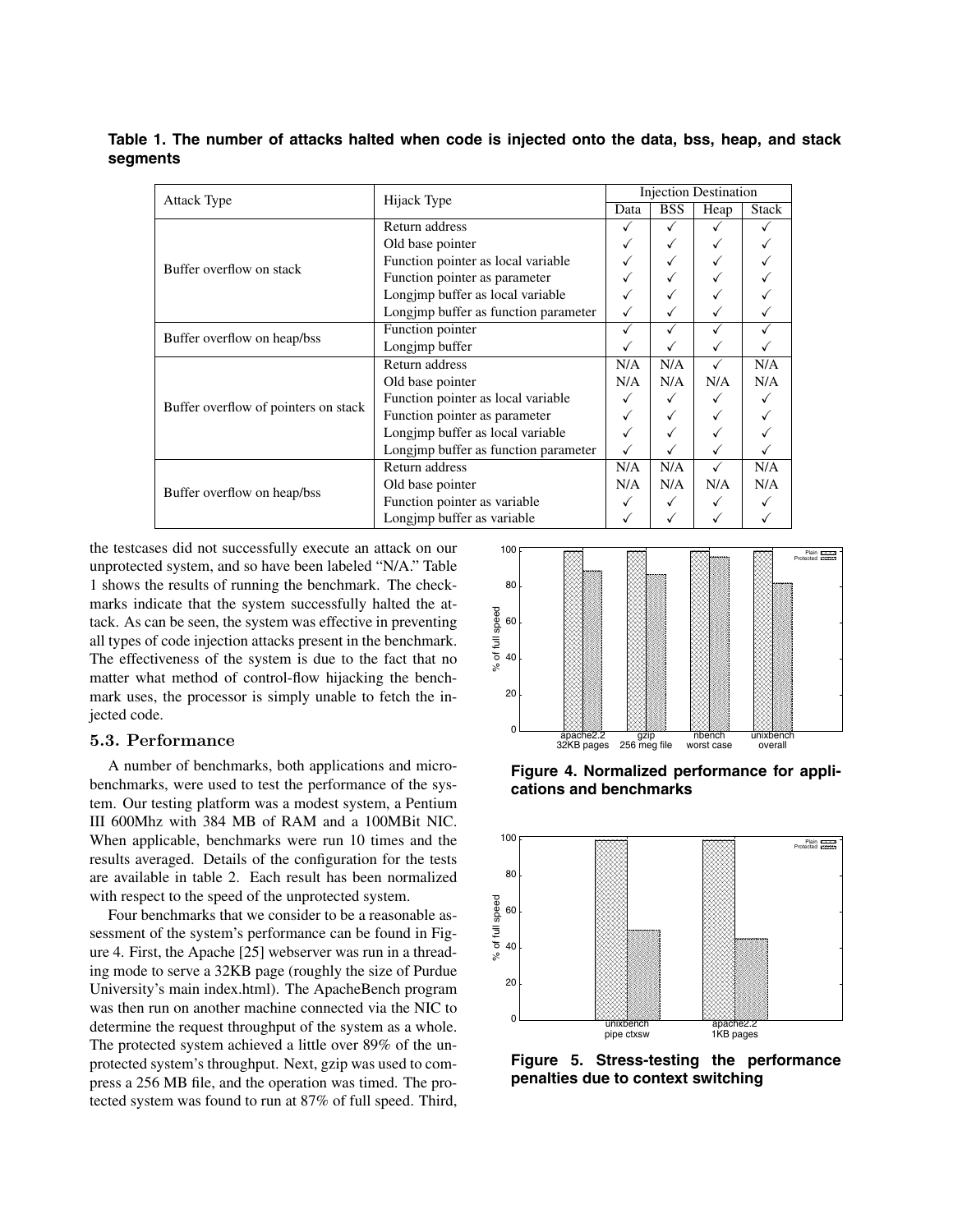**performance evaluation Item Version Configuration** Slackware | 10.2.0 | Using Linux 2.6.13

**Table 2. Configuration information used for**



**Figure 6. Closer look into Apache performance**

the nbench [26] suite was used to show the performance under a set of primarily computation based tests. The slowest test in the nbench system came in at just under 97%. Finally, the Unixbench [27] unix benchmarking suite was used as a micro-benchmark to test various aspects of the system's performance at tasks such as process creation, pipe throughput, filesystem throughput, etc. Here, the split memory system ran at 82% of normal speed. This result is slightly disappointing, however it can be easily explained by looking at the specific test which performed poorly, which we do below. As can be seen from these four benchmarks, the system has very reasonable performance under a variety of tasks.

If we simply left our description of the system's performance to these four tests, some readers may object that given the description of the system so far and the mention in section 4.3 of the various sources of overhead, something must be missing from our benchmarks. As such, two benchmarks contrived to highlight the system's weakness can be found in Figure 5. First, one of the Unixbench testcases called "pipe based context switching" is shown. This primarily tests how quickly a system can context switch between two processes that are passing data between each other. The next test is Apache used to serve a 1KB page. In this configuration, Apache will context switch heavily while serving requests. In both of these tests, context switching is taken to an extreme and therefore our system's performance degrades substantially due to the constant flushing of the TLB. As can be seen in the graph, both are at or below 50%. In addition, in Figure 6, we have a more thorough set of Apache benchmarks demonstrating this same phenomena, namely that for low page sizes the system context switches heavily and performance suffers, where as for larger page sizes that cause Apache to spend more time on I/O as well as begin to saturate the system's network link, the results become significantly better. These tests show very poor performance, however we would like to note that they are shown here to be indicative of the system's worst case performance under highly stressful (rather than normal) conditions.

Overall, the system's performance is reasonable, in most cases being between 80 and 90% of an unprotected system. Moreover, if split memory was supported at the hardware level as described in section 3.3, the overheard would be almost non-existent. Based on previous work [28], we also have reason to believe that building the split memory system on top of an architecture with a software loaded TLB, such as SPARC, would also provide further performance improvements.

## **6. Limitations**

There are a few limitations to our approach. First, when an attack is stopped by our system the process involved will crash. We offer no attempt at any sort of recovery. This means an attacker can still exploit flaws to mount denial-ofservice attacks. Second, as shown in other work [29], a split memory architecture does not lend itself well to handling self-modifying code. As such, self-modifying programs cannot be protected using our technique. Next, this protection scheme offers no protection against attacks which do not rely on executing code injected by the attacker. For example, modifying a function's return address to point to a different part of the original code pages will not be stopped by this scheme. Fortunately, address space layout randomization [14] could be combined with our technique to help prevent this kind of attack. Along those same lines, noncontrol-data attacks [23], wherein an attacker modifies a program's data in order to alter program flow, are also not protected by this system. We have also not analyzed the system's functionality on programs that include dynamically loadable modules (such as DLL files on windows) but do not anticipate that such programs would be difficult to support.

### **7. Conclusions**

In this paper, we present an architectural approach to prevent code injection attacks. Instead of maintaining the traditional single memory space containing both code and data, which is often exploited by code injection attacks, our approach creates a split memory that separates code and data